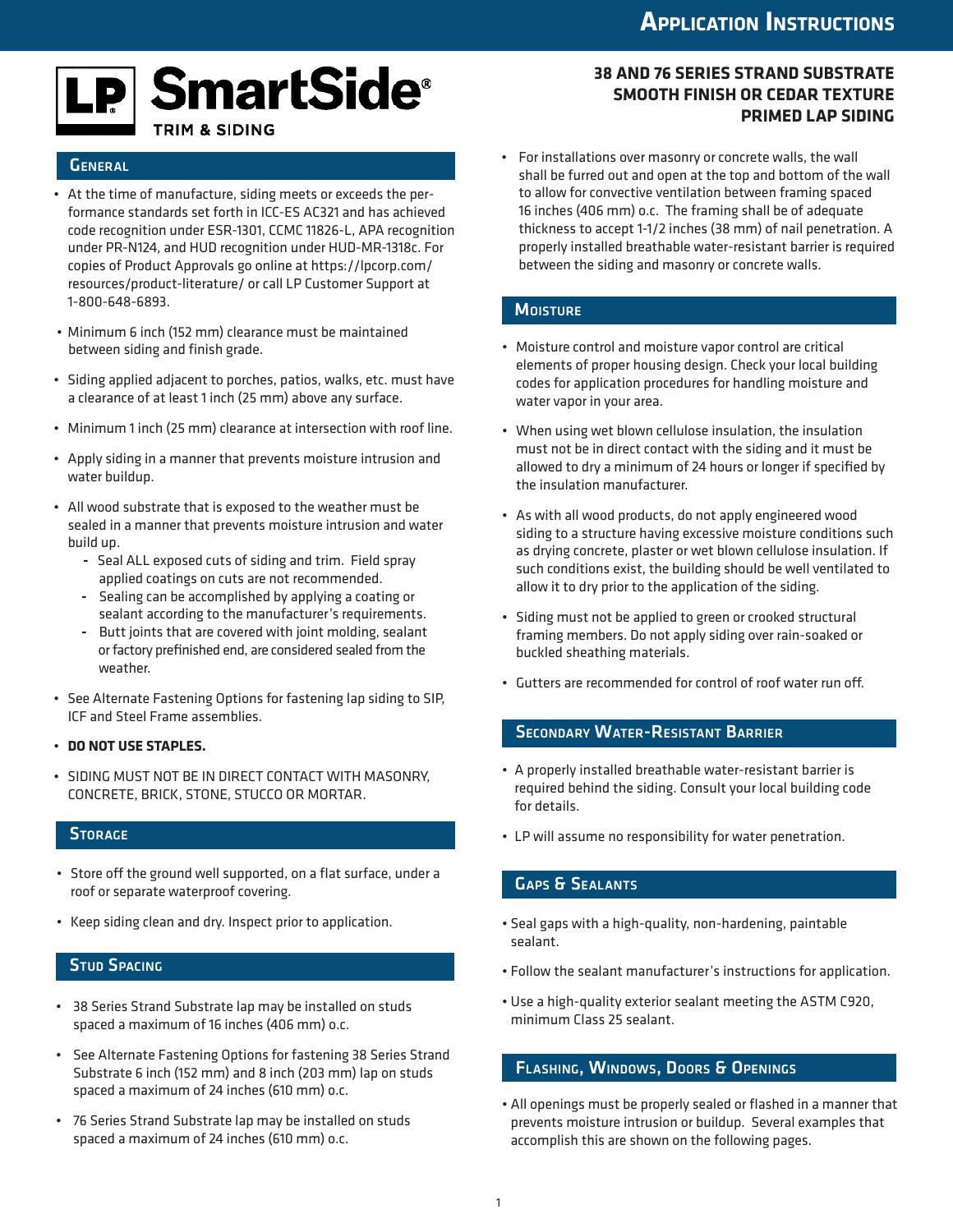## **Application instructions (cont.)**

### Kick-Out Flashing

- Install kick-out flashing to direct the water into the gutter.
- Install step flashing with minimum 4 inch (102 mm) upper leg.
- Properly integrate flashing with the secondary water-resistant barrier. Use housewrap, flashing tape, Z-flashing, or other items as needed to maintain the counterflashing principle.
- **DO NOT extend the siding or trim into the kick-out flashing or gutter.**
- Maintain a clearance between the end of the gutter and the adjoining wall to allow for proper maintenance of the siding.
- Seal ALL exposed cut edges.



### **TRIM**

- Trim should be thick enough so the lap siding does not extend beyond the face of the trim.
- Trim and fascia must be applied in a manner that will not allow moisture intrusion or water buildup.
- LP® SmartSide® siding is not designed and/or manufactured to be used as trim.
	- **-** LP SmartSide trim and fascia are available in a variety of dimensions.

### Finishing Instructions

- **• Seal all exposed surfaces, including all drip edges or where water will hang.**
- **•** Apply finish coat as soon as possible or within 180 days of application.
- **•** Follow the coating manufacturer's application and maintence instructions.
- For best results use exterior-quality 100% acrylic latex paint, specially formulated for use on wood and engineered wood substrates; oil paint is acceptable.
	- Alkyd acrylic hybrid paint used as a primer is acceptable, not as finish coat.
	- DO NOT USE shake or shingle paint.
	- DO NOT USE semi-transparent and transparent stain.
	- DO NOT USE Vinyl-based resin formulas such as vinyl
	- acetate, PVA, vinyl acetate/acrylic copolymer paint.

### **SMOOTH FINISH Lap Siding:**

• For best results use satin finish.

### **CEDAR TEXTURE Lap Siding:**

• For best results use satin or semi-gloss finish.

### **PREFINISHED Lap Siding:**

- Handle prefinished LP SmartSide lap siding with extreme care during storage and application.
- Touch up any damage to finish that may occur during application per the Prefinishers specifications.

### **NAILING INSTRUCTIONS**

- LP SmartSide 38 Series lap siding may be attached directly to framing members spaced a maximum of 16 inches (406 mm) o.c.
- LP SmartSide 76 Series lap siding may be attached directly to framing members spaced a maximum of 24 inches (610 mm) o.c.
- Check your local building codes before starting to install siding to confirm if wood structural panel wall sheathing is required.
- Siding butt joints should be staggered over successive courses.
- **For siding installations with or without wood structural panels, butt joints must occur over stud locations.**
- Siding shall be installed with top (blind) nailing, with the nails placed 3/8 inch (10 mm) from either end and a minimum of 3/4 inch (19 mm) from the top edge of the board. Fasteners will be exposed on siding located immediately below window sills, fascia boards, and horizontal trim. Fasteners below window sill shall be spaced a maximum of 8 inch (203 mm) o.c.
- Overlap successive courses of siding a minimum of 1 inch (25 mm).

# **SmartLock Lap Overlap & Blind Fastening**



2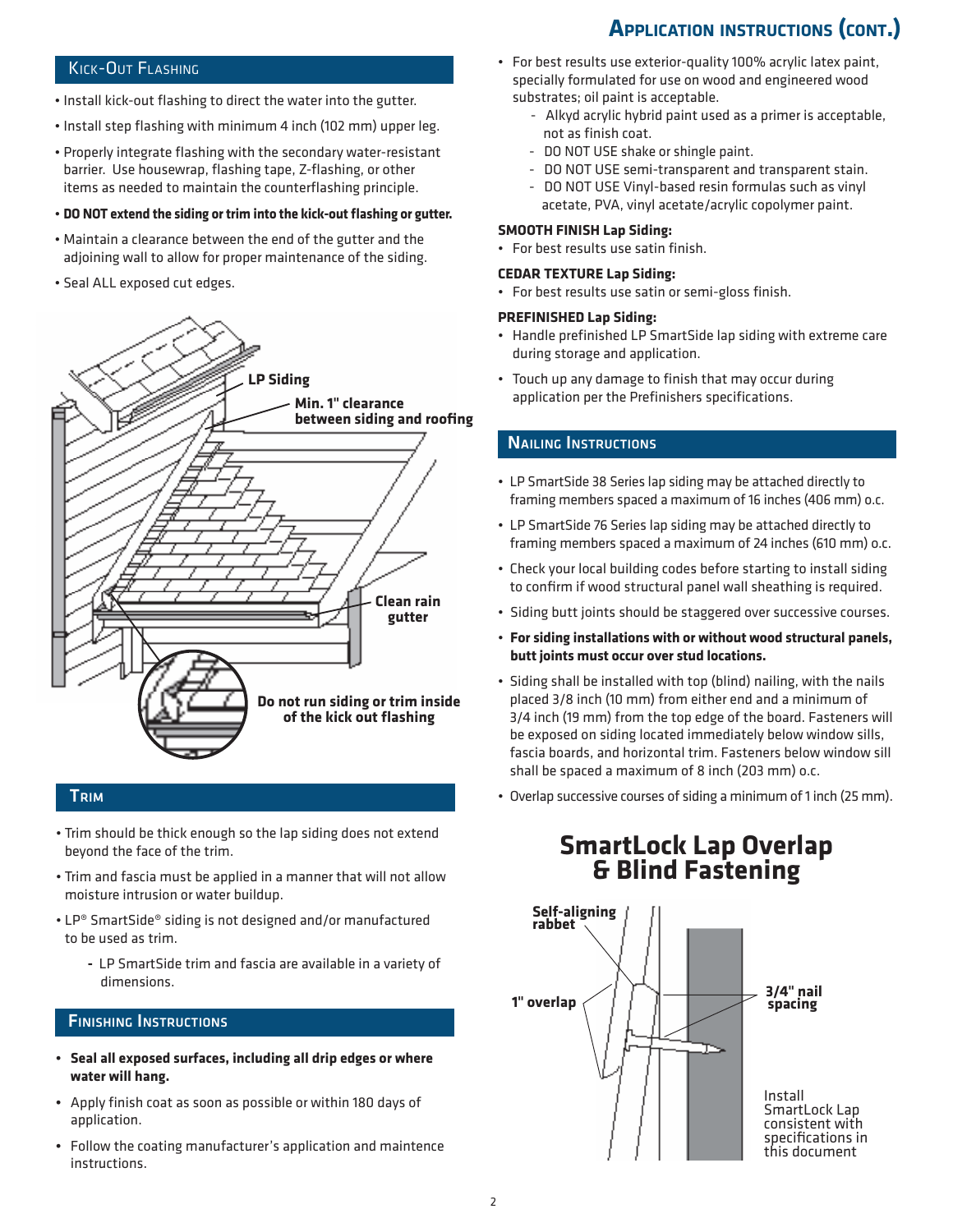## **Application instructions (cont.)**

### Snug Flush Visible fiber Countersunk 1/16"- 1/8" CONDITION CORRECTION **OK** OK Paint Apply sealant

• Use minimum 8d (0.113 inch shank diameter), hot-dipped galvanized nail.

Countersunk more

than 1/8"

• All exposed face nails must be caulked and sealed in a manner that prevents moisture intrusion and water buildup.

Apply sealant and

re-nail

- Penetrate structural framing or wood structural panels and structural framing a minimum of 1-1/2 inches (38 mm).
- Nail from the center of the siding toward the ends, or from one end to the other end. NEVER nail from the ends of the siding toward the middle.
- Shim siding at studs as needed, to avoid drawing siding against uneven walls. Do not overdrive nails. Nail head should seat firmly to face of siding but not be overdriven to distort the siding surface.
- For information on fastening LP SmartSide products in high wind speed areas, refer to ICC-ES Report ESR-1301 or APA PR-N124.

### **Alternative Fastening Option for Strand Lap Siding over Wood Structural Panels and 24 inch (610 mm) o.c. Stud Spacing**

- Limited to 6 inch (152 mm) and 8 inch (203 mm) wide lap siding.
- Wood structural panels must be a minimum 7/16 Category with an APA Trademark that contains the consensus Standard DOC PS 2.
- 38 Series Strand Substate lap must be fastened with:
	- **-** Minimum #8 hot dip galvanized tapered head wood screw, spaced a maximum of 12 inches (305 mm) o.c. with 1-1/2 inch (38 mm) screw penetration into stud or…
	- **-** Minimum 6d (0.092 in. shank diameter) hot-dipped galvanized ring shank nail, spaced a maximum of 8 inches (203 mm) o.c. with 1-1/2 inch (38 mm) nail penetration into stud.

### **Alternative Fastening Options over SIP Assemblies**

- Wood structural panels must be a minimum 7/16 Category with an APA Trademark that contains the consensus standard DOC PS 2.
- 38 Series Strand Substrate lap must be fastened with:
	- **-** Minimum #8 hot dip galvanized tapered head wood screw, spaced a maximum of 12 inches (305 mm) o.c. or...
	- **-** Minimum 6d (0.092 inch shank diameter) hot-dipped galvanized ring shank nail, spaced a maximum of 8 inches (203 mm) o.c.
- 76 Series Strand Substrate lap must be fastened with:
	- **-** Minimum #8 hot dip galvanized tapered head wood screw, spaced a maximum of 16 inches (406 mm) o.c. or…
	- **-** Minimum 6d (0.092 inch shank diameter) hot-dipped galvanized ring shank nail, spaced a maximum of 12 inches (305 mm) o.c.

### **Alternative Fastening Option over ICF Assemblies**

- 38 and 76 Series Strand Substrate Lap must be fastened with:
	- Minimum #8 hot-dipped galvanized, tapered head, self-drilling screw.
	- **-** Minimum penetration of 3/8 inch (10 mm) beyond the thickness of the nailing flange.
	- **-** Larger screws may be required by the ICF Manufacturer based on the following minimum withdrawal requirements.
- Minimum withdrawal value of the ICF nailing flange must be 50 lbs. with a maximum 12 inches (305 mm) o.c. screw spacing.
- Minimum withdrawal value of the ICF nailing flange must be 31 lbs. with a maximum 6 inches (152 mm) o.c. screw spacing.

### **Alternative Fastening Options over Corrosion Resistant Steel Stud Framing**

- Minimum withdrawal value of the steel framing must be 50 lbs. Refer to the framing manufacturer's evaluation report.
- 38 Series Strand Substrate lap must be fastened with:
	- **-** Stud spacing a maximum spacing of 16 inches (406 mm) o.c. **-** Minimum #8 hot-dipped galvanized, tapered head,
	- self-drilling screw.
	- **-** Minimum of 5 threads beyond the combined thickness of the siding and steel stud framing.
	- **-** Minimum steel framing thickness of 0.032 inch (8 mm) or 20 gauge.
- 76 Series Strand Substrate lap must be fastened with:
	- **-** Stud spacing a maximum spacing of 24 inches (610 mm) o.c.
	- **-** Minimum #8 hot-dipped galvanized, tapered head, self-drilling screw.
	- **-** Minimum of 5 threads beyond the combined thickness of the siding and steel stud framing.
	- **-** Minimum steel framing thickness of 0.032 inch (8 mm) or 20 gauge.

### **CAUTION**

- Do not force siding into place.
- **DO NOT USE STAPLES.**
- Climb cut the surface of the siding such that the rotation of the blade cuts downward on the primed or prefinished surface.
- Where siding butts window trim, door casings and masonry, etc. leave a 3/16 inch (5 mm) gap and seal.

### **Insulated Sheathings**

LP SmartSide lap sidings may be installed over low-compression, rigid foam insulation sheathing or exterior gypsum. The following precautions must be followed:

- Adequate bracing of the wall in accordance with the International Building Codes or other ruling building codes is required.
- For rigid foam insulation sheathing up to 1 inch (25 mm) thick, siding may be nailed directly to the foam sheathing unless a drainage plane is required by the local building code. Nail length must be increased to ensure a minimum 1-1/2 inch (38 mm) fastener penetration into the structural framing.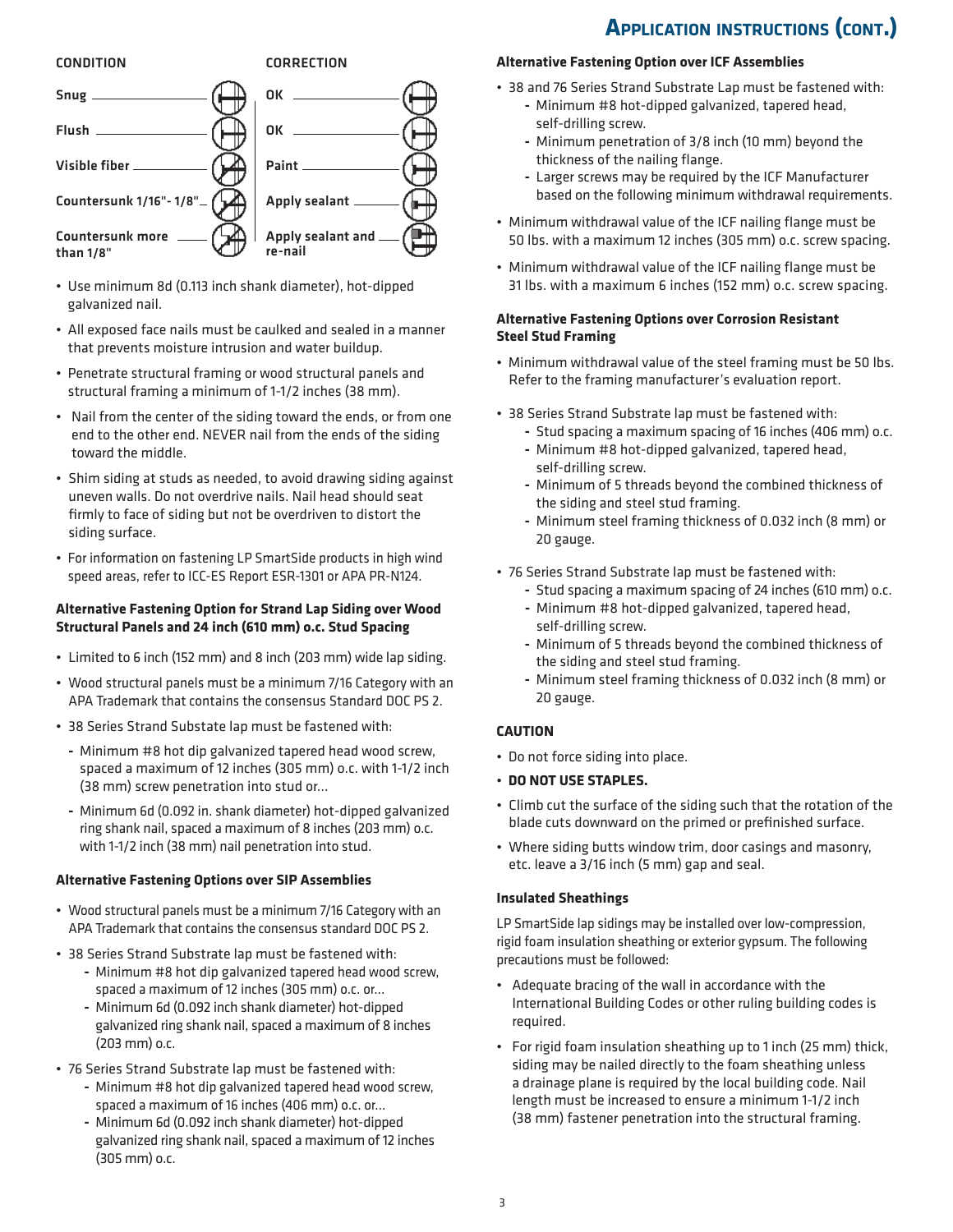## **Application instructions (cont.)**

• For rigid foam insulation sheathing greater than 1 inch (25 mm), a minimum 1-1/2 inches (38 mm) thick by 3-1/2 inches (89 mm) wide vertical strap or furring strip must be installed over the sheathing to provide a solid level nailing base for the siding. The strapping must be securely fastened to structural framing spaced no greater than 16 inches (406 mm) o.c. with a minimum nail penetration of 1-1/2 inches (38 mm) and a maximum nail spacing no greater than the width of the siding.

**Louisiana-Pacific will assume no responsibility for any damage or condition arising from the use of rigid foam insulation sheathing or exterior gypsum.**



### **BUTT JOINTS**

Figure 2



- Butt joints must occur over studs.
- A minimum 3/16 inch (5 mm) gap is required at ALL butt joints.
- **If joint caulking option is selected**, seal all gaps at butt joints with a high-quality exterior sealant meeting the ASTM C920, minimum Class 25 sealant.
- **If joint moulding option is selected**, add the thickness of the web to the gap allowing a net 3/16 inch (5 mm) space for expansion.
- **If siding is prefinished by a Preferred Prefinisher**, gap does not require sealant or joint moulding when backed with minimum 4 inch (102 mm) wide flashing and the ends of the siding are factory finished.

## 1 inch (25 mm) Roof & Chimney Clearance





LP Strand Substrate Lap Siding may also be installed in compliance with Category 8140- Exterior wall siding and sheathing for Wildland Unban Interface (WUI) applications atop LP FlameBlock sheathing. Refer to FlameBlock installation instructions and product data sheets. All LP lap sidings may be installed as exterior siding in Wildland Urban Interface (WUI) applications installed over one layer 5/8" (16 mm) Type X gypsum sheathing applied behind the exterior covering or cladding on the exterior side of the framing. They may also be installed over the exterior portion of a 1-hour fire-resistive exterior wall assembly designed for exterior fire exposure including assemblies using the gypsum panel and sheathing products listed in the Gypsum Association Fire Resistance Design Manual.

The Louisiana-Pacific Corporation ("LP") LP SmartSide Siding (the "Products") limited warranty (the "Warranty") applies only to structures on which the Products have been applied, finished and maintained in accordance with the published application, finishing and maintenance instructions in effect at the time of application. The failure to follow such application, finishing or maintenance instructions will void the Warranty as to the portion of the Products affected by the variance (the "Affected Products").

LP assumes no liability for any loss or damage sustained by the Affected Products and is expressly released by the purchaser or owner from any such loss or liability.

Any modification of the Warranty's application, finishing or maintenance requirements is void unless approved in writing by LP prior to application.

For a copy of the warranty or for installation and technical support, visit the LP SmartSide product support Web site at:

## www.lpsmartside.com

or for additional support call 800-648-6893.

WARRANTY REMEDIES ARE NOT AVAILABLE IF REQUIREMENTS ARE NOT FOLLOWED.

 **WARNING: Drilling, sawing, sanding or machining wood products can expose you to wood dust, a substance known to the State of California to cause cancer. Avoid inhaling wood dust or use a dust mask or other safeguards for personal protection. For more information go to www.P65Warnings.ca.gov/wood.**



©2019 Louisiana-Pacific Corporation. All rights reserved. LP and SmartSide are registered trademarks of Louisiana-Pacific Corporation. Printed in U.S.A.

NOTE: Louisiana-Pacific Corporation periodically updates and revises its product information. To verify that this version is current, call 800-450-6106.